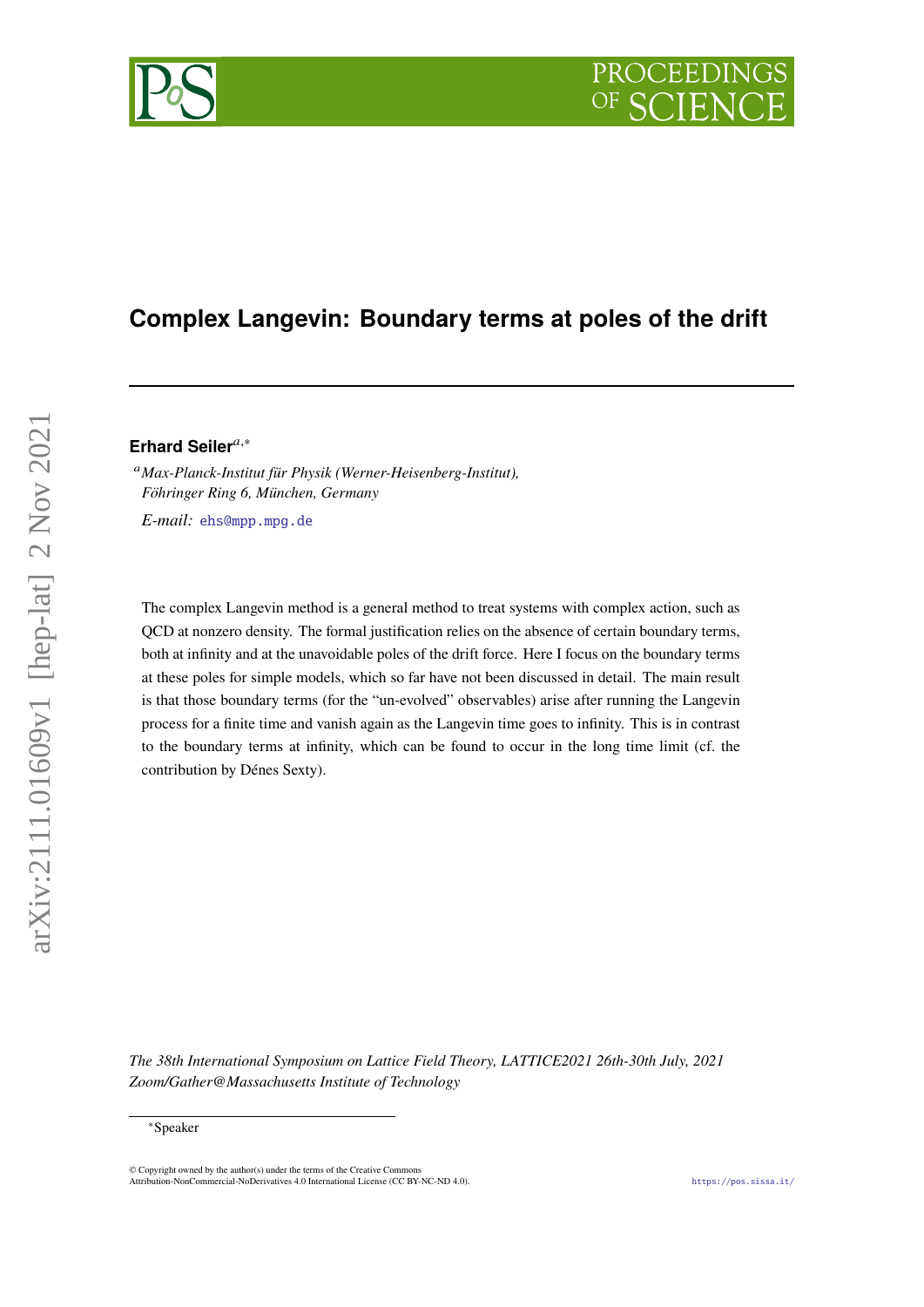### **1. Introduction**

This contribution is based largely on [\[1\]](#page-6-0), to which we refer for more details.

To be able use stochastic sampling methods for a complex holomorphic density  $\rho \propto e^{-S}$  on  $\mathbb{R}^d$ , one searches for a probability density  $P \ge 0$  on  $\mathbb{C}^d$ , s.t.

$$
\langle O \rangle \equiv \int_{\mathbb{R}^d} O(x) \rho(x) dx = \int_{\mathbb{C}^d} O(x + iy) P(x, y) dx dy.
$$
 (1)

for *holomorphic* observables O.

Klauder [\[2\]](#page-6-1) and Parisi [\[3\]](#page-6-2) proposed a general, very flexible method to produce such a  $P$ , as the equilibrium distribution of *real stochastic process* on  $\mathbb{C}^d$ , called *Complex Langevin* (CL) method, by defining

<span id="page-1-0"></span>
$$
dz = Kdt + dw, \quad K = -\nabla S \tag{2}
$$

(*dw* is the real Wiener increment normalized as  $\langle dw^2 \rangle = 2$ ). This process necessarily wanders into the complex realm  $\mathbb{C}^d$ . Written out [\(2\)](#page-1-0) becomes

$$
dx = K_x dt + dw, \quad K_x = \text{Re } K \tag{3}
$$

$$
dy = K_y dt, \t K_y = \text{Im } K \t (4)
$$

The hope is then that the long time average of this process yields the  $\rho$ -expectation. A strategy to justify this was proposed in [\[4\]](#page-6-3). Briefly it proceeds as follows: we want for a sufficiently large class of observables O

<span id="page-1-1"></span>
$$
\langle O \rangle_{\rho(t)} = \langle O \rangle_{P(t)} \quad \forall \, t \ge 0, \tag{5}
$$

where  $P(t) \equiv P(x, y; t)$  is the probability density of the CL stochastic process and  $\rho(t) \equiv \rho(x; t)$  is the evolved complex density solving the "complex Fokker-Planck equation"

$$
\frac{\partial}{\partial t}\rho(z;t) = L_c^T \rho(z;t) \,, \quad L_c^T = \partial_z(\partial_z - K(z)) \,.
$$

with initial conditions such that [\(5\)](#page-1-1) holds at  $t = 0$ .  $L_c^T$  is the transpose of  $L_c$ , governing the evolution of observables:

$$
\frac{\partial}{\partial t}O(z;t) = L_c O(z;t), \quad L_c = (\partial_z + K(z))\partial_z.
$$
 (7)

It is easy to see that

$$
\int dx \rho(x;t) O(x;0) = \int dx \rho(x;0) O(x;t)
$$
\n(8)

provided the integration connects two zeroes (finite or infinite) of  $\rho$ . Eq.[\(5\)](#page-1-1) is then true if the function

$$
F_O(t,\tau) \equiv \int P(x,y;t-\tau)O(x+iy;\tau)dx\,dy \quad (0 \le \tau \le t)
$$
\n(9)

is independent of  $\tau$ , i.e.

<span id="page-1-2"></span>
$$
\frac{\partial}{\partial \tau} F_O(t, \tau) = 0 \quad \forall t \ge 0.
$$
\n(10)

Here  $O(z; \tau)$  is the solution of the initial value problem

$$
\frac{\partial}{\partial \tau} O(z;\tau) = L_c O(z;\tau), \quad O(z;0) = O(z); \quad L_c = (\partial_z + K(z))\partial_z, \tag{11}
$$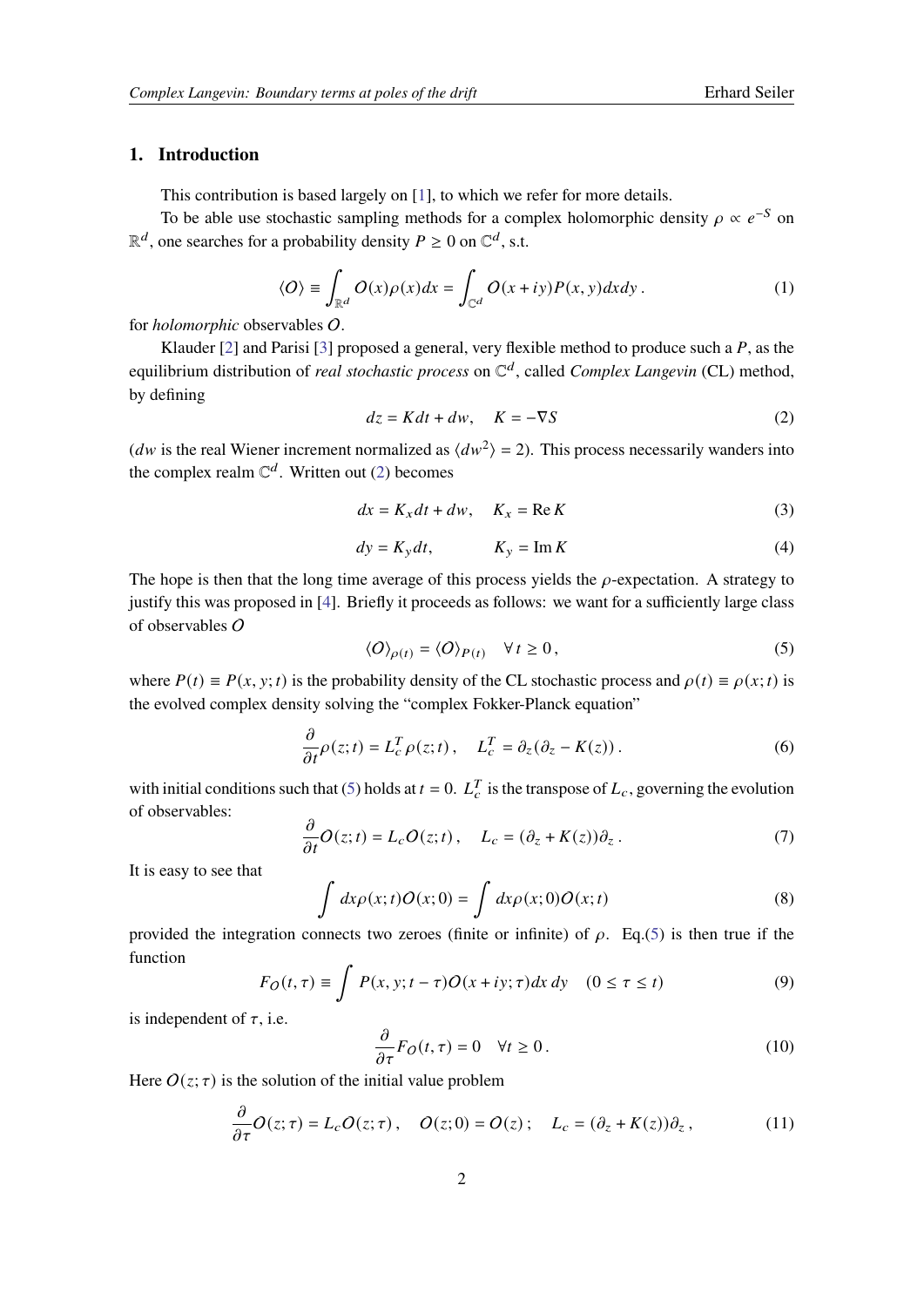[\(5\)](#page-1-1) follows from [\(10\)](#page-1-2) because  $F_O(t, \tau)$  interpolates between two sides of (5), as shown in [\[4\]](#page-6-3) (assuming integration by parts in x without boundary terms). Integration by parts in x, y shows that [\(10\)](#page-1-2) holds, up to possible boundary terms, in other words  $\frac{\partial}{\partial \tau}F(t, \tau)$  is a (sum of) boundary terms. Boundary terms may arise at infinity as well as at poles.

An important caveat that was stated in [\[4\]](#page-6-3) is the following: [\(5\)](#page-1-1) implies correctness of CL only if

$$
\lim_{t \to \infty} \langle O \rangle_{\rho(t)} \tag{12}
$$

exists and is unique. i. e. if the spectrum of  $L_c^T$  lies in the left half of  $\mathbb C$  and 0 is a simple eigenvalue with eigenfunction  $\rho(x)$  (see the remark at the end of Section 3).

Possible failure of the CL method was analyzed from a different point of view by Salcedo [\[5\]](#page-6-4); the problem caused by poles of the drift was studied by Nishimura and Shimasaki in simple models [\[6\]](#page-6-5); in [\[7\]](#page-6-6) we presented a detailed study of this issue, with the emphasis on numerical analysis of various models, from the simplest one-dimensional case to full QCD. Here we trace the problem to the occurrence of boundary terms.

### **2. The need to consider the evolution before reaching equilibrium**

In [\[8,](#page-6-7) [9\]](#page-6-8) we found boundary terms at infinity by considering the equilibrium distributions and "un-evolved" observables, i. e.  $\partial_{\tau} F(t, \tau)|_{\tau=0}$  (cf. D. Sexty, these proceedings).

But this type of boundary term does not appear at poles. This is because empirically the equilibrium distribution  $P(x, y; t = \infty)$  vanishes at least linearly at the poles of the drift, so holomorphic observables could not lead to boundary terms there. (Note that this argument does not hold for "evolved" observables, which are at best meromorphic.)

To see this in a little more detail, let's consider for simplicity a pole at the origin; consider the approximate boundary term

<span id="page-2-0"></span>
$$
\int_{x^2+y^2 \le \delta^2} dx \, dy P(x, y; t = \infty) L_c O(x + iy) \,. \tag{13}
$$

Using the Cauchy-Riemann equations and integrating by parts [\(13\)](#page-2-0) becomes

<span id="page-2-1"></span>
$$
\int_{x^2+y^2 \le \delta^2} dx \, dy O(x+iy) (L^T P)(x, y; t = \infty) + B_\delta = B_\delta \tag{14}
$$

where  $L^T$  is the *real* Fokker-Planck operator

$$
L^T = \partial_x^2 - \partial_x K_x - \partial_y K_y \tag{15}
$$

describing the evolution of  $P$  under the stochastic process, see [\[4\]](#page-6-3)). [\(14\)](#page-2-1) holds since the first term of the left-hand side vanishes in equilibrium.  $B_{\delta}$  is a boundary term. Now, since O is holomorphic,  $L_cO$  has at most a simple pole at the origin, stemming from the pole in the drift. Since P vanishes linearly at the origin, the integrand of [\(13\)](#page-2-0) is bounded in the region of integration, hence the boundary term vanishes for  $\delta \to 0$ .

If instead we consider the time evolution for finite time t,  $B_{\delta}$  now is given by

<span id="page-2-2"></span>
$$
B_{\delta} = \int_{x^2 + y^2 \le \delta^2} dx \, dy \, \{ O(x + iy) L^T P_{z_0}(x, y; t) - P_{z_0}(x, y; t) L_c O(x + iy) \}
$$
(16)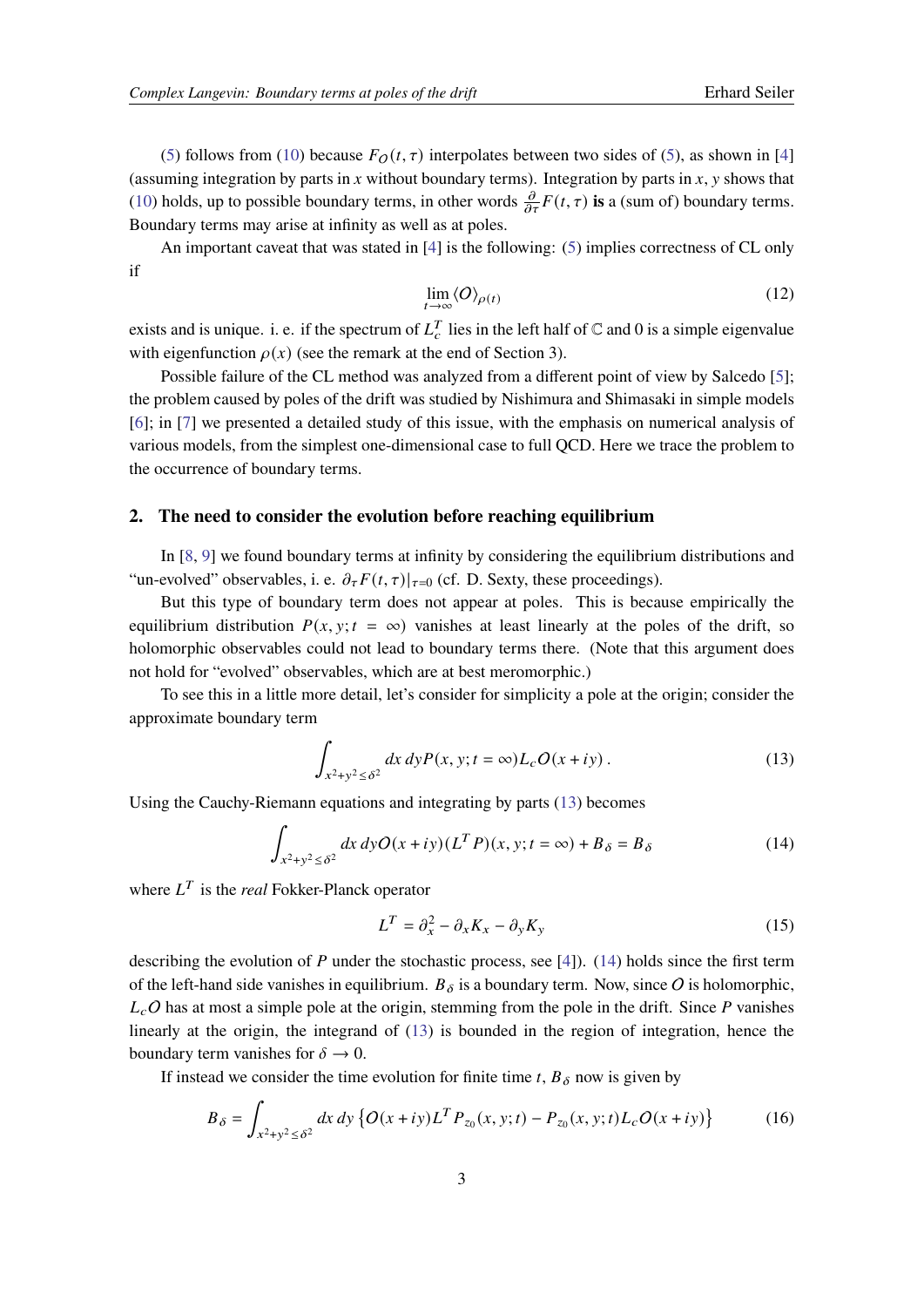and the first term of this expression is no longer zero. Since the equilibrium distribution does not lead to a boundary term, we now consider the evolution for short times.

### **3. One-pole model**

The one-pole model is defined by

$$
\rho(x) = (x - z_p)^{n_p} \exp(-\beta x^2)
$$
\n(17)

with  $n_p$  a positive integer.

Since we are not interested in large times, we can simplify the model even further by putting  $\beta = 0$ , giving rise to the "pure pole model"; without loss we also set  $z_p = 0$ . For the special case  $n_p = 2$  there is an explicit formula for the integral kernel of  $exp(tL_c)$ :

<span id="page-3-0"></span>
$$
\exp(tL_c)(z, z') = \frac{z'}{z\sqrt{4\pi t}} \exp\left(\frac{(z-z')^2}{4t}\right),\tag{18}
$$

where  $z' = x' + iy_0$  and the integration is over x'. As observables we take the powers

$$
O_k(z) \equiv z^k, k = -1, 0, 1, 2 \dots
$$
 (19)

Using [\(18\)](#page-3-0) we can explicitly compute the evolution of those observables, obtaining e. g.

<span id="page-3-1"></span>
$$
O_{-1}(z;t) = \frac{1}{z}.
$$
  
\n
$$
O_1(z;t) = z + \frac{2t}{z},
$$
  
\n
$$
O_2(z;t) = z^2 + 6t,
$$
  
\n
$$
O_3(z;t) = z^3 + 12tz + \frac{12t^2}{z},
$$
  
\n
$$
O_4(z;t) = z^4 + 20tz^2 + 60t^2,
$$
\n(20)

The fact that no higher negative powers occur for  $n_p =$  was already noted in [\[7\]](#page-6-6). We compared these results with those of the CL evolution  $\langle O_k \rangle_{P(t)}$  obtained by running 10<sup>5</sup> CL trajectories, all with the same starting point  $z = z_0$  up to the desired time t. The comparison is shown in Fig. [1](#page-4-0) for  $k = -1$  and  $k = 4$ .

As in these examples, generally for even powers there is agreement, whereas for odd powers already at small times there is disagreement, signaling the presence of boundary terms for these powers.

As long as  $n_p = 2$  we also have a closed expression for the integral kernel  $\exp(tL_c)$  for  $\beta > 0$ ,  $z_p = 0$ ,  $n_p = 2$ :

$$
\exp(tL_c)(z, z') = \frac{z'}{z} \exp\left(\frac{\beta}{2}(z^2 - z'^2)\right) \exp(2\beta t)
$$

$$
\times \sqrt{\frac{\beta}{\pi(1 - e^{-4\beta t})}} \exp\left[-\frac{\beta(z^2 + z'^2)}{2\tanh(2\beta t)}\right] \exp\left(\frac{\beta z z'}{\sinh(2\beta t)}\right) \tag{21}
$$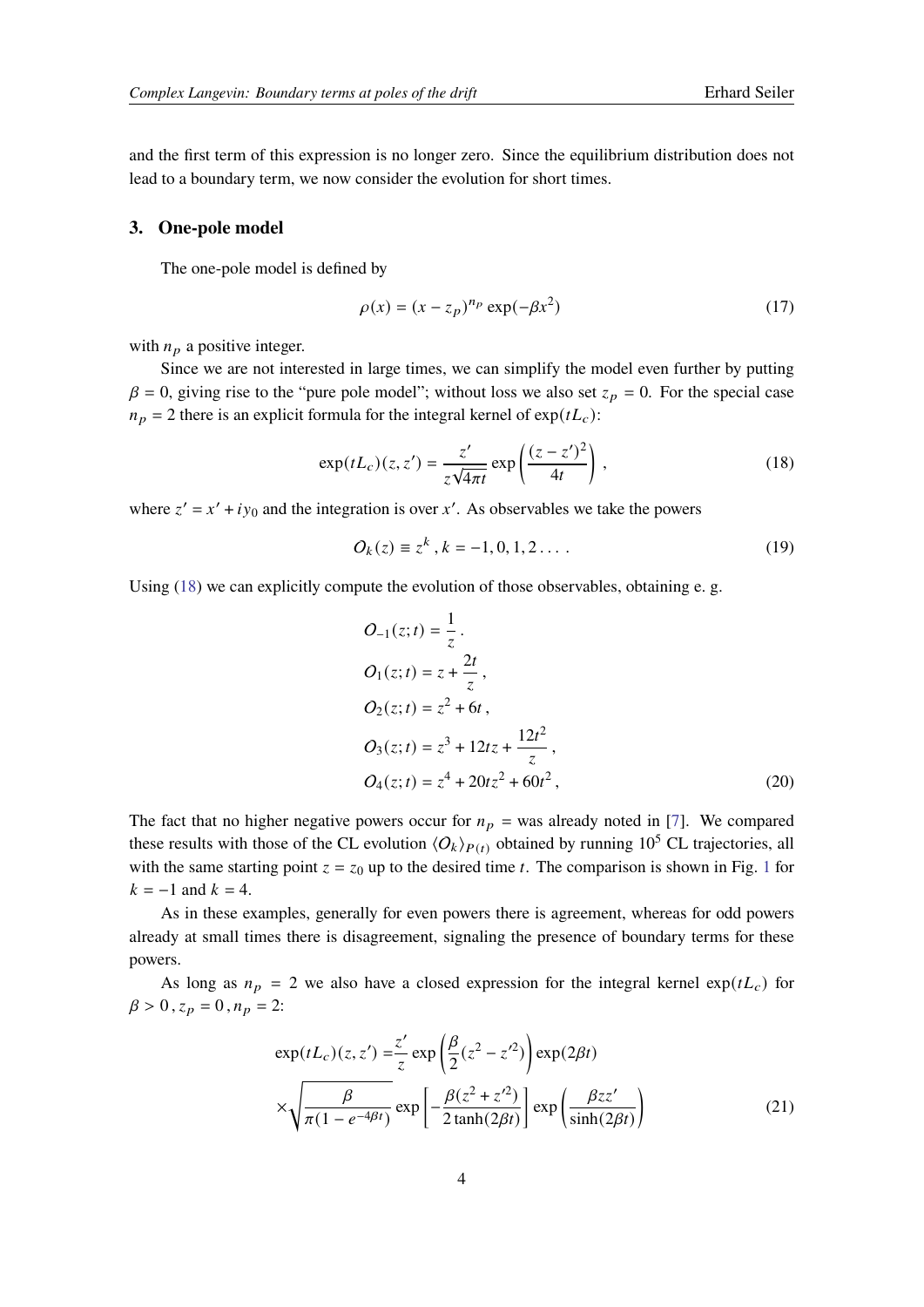<span id="page-4-0"></span>

**Figure 1:** Pure pole model. Comparison of two evolutions for  $k = -1$  (left) and  $k = 4$  (right). Dashed lines: connecting CL results, solid lines: analytic  $\rho$  evolution [\(20\)](#page-3-1).

(based on Mehler's formula [\[10\]](#page-6-9)). Here again  $z' = x' + y_0$ , x' being the integration variable.

Defining

$$
b \equiv \frac{\beta}{\sinh(2\beta t)}; \quad \sigma \equiv \frac{1 - \exp(-4\beta t)}{2\beta}, \tag{22}
$$

we find for the same observables as above

$$
O_2(z;t) = 3\sigma + b^2 \sigma^2 z^2 \rightarrow \frac{3}{2\beta} \quad (t \rightarrow \infty)
$$
  
\n
$$
O_4(z;t) = 15\sigma^2 + 10b^2 \sigma^3 z^2 + b^4 \sigma^4 z^4 \rightarrow \frac{15}{4\beta^2} \quad (t \rightarrow \infty)
$$
  
\n
$$
O_1(z;t) = \frac{1}{bz} + b\sigma \rightarrow \infty \quad (t \rightarrow \infty)
$$
  
\n
$$
O_3(z;t) = \frac{3\sigma}{bz} + 6b\sigma^2 z + b^3 \sigma^3 z^3 \rightarrow \infty \quad (t \rightarrow \infty)
$$
  
\n
$$
O_{-1}(z;t) = \frac{1}{bc\tau} \rightarrow \infty \quad (t \rightarrow \infty)
$$
\n(23)

Even powers remain bounded for  $t \to \infty$  and actually converge to the correct limit, whereas odd powers grow exponentially!

This signals the presence of an exponentially growing mode in both  $\exp(tL_c)$  and its transpose  $exp(tL_C^T)$ , so in this case  $\langle O \rangle_{\rho(t)}$  is *n*ot the correct evolution. This failure of correctness is again due to the existence of boundary terms: absence of boundary terms also implies absence of exponentially growing modes as will be demonstrated elsewhere [\[11\]](#page-6-10).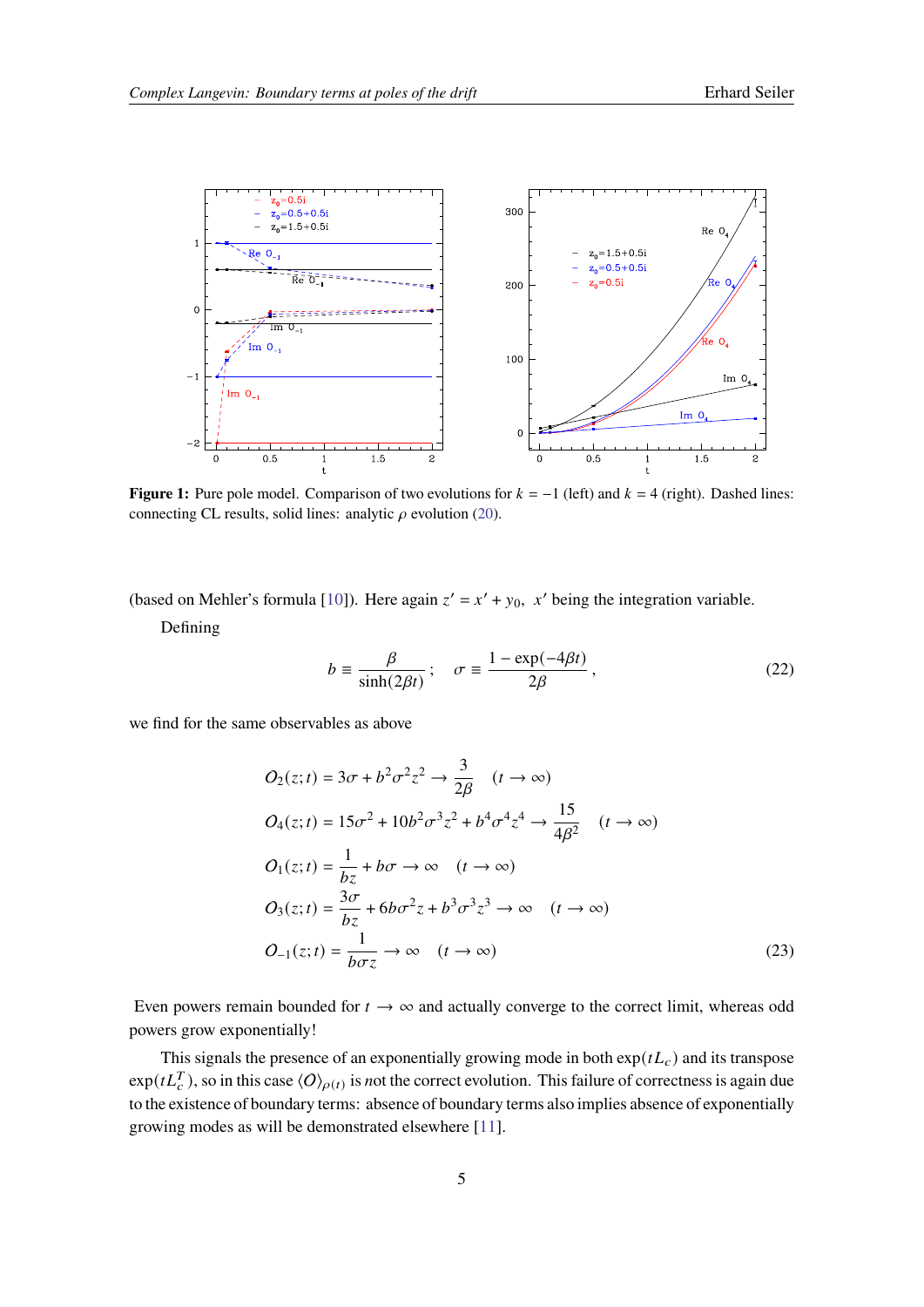#### **4. Direct numerical evaluation of the boundary term**

We now consider  $\beta > 0$ ,  $z_P \neq 0$ . In this case we do not have an analytic expression for the integral kernel of  $exp(ptL<sub>c</sub>)$ , but we can numerically evaluate the approximate boundary term  $B_{\delta}$ [\(16\)](#page-2-2).

After some easy manipulations we find for *any* holomorphic observable  $O(z)$ 

<span id="page-5-0"></span>
$$
B_{\delta} = -\oint_{|z-z_p|= \delta} \vec{K} \cdot \vec{n} P_{z_0}(x, y; t) O(x+iy) ds + o(\delta) = -\oint_{|z-z_p|= \delta} \vec{K} \cdot \vec{n} P_{z_0}(x, y; t) O(0) ds + o(\delta), \tag{24}
$$

We approximate the circle of radius  $\delta$  in [\(24\)](#page-5-0) by a thin ring of thickness  $\eta \delta$ :

$$
(1 - \eta)\delta < |z - z_p| < (1 + \eta)\delta. \tag{25}
$$

For  $n_p = 2$ ,  $\beta = 1$ ,  $z_p = -i/2$ ,  $z_0 = i/2$  and  $O(0) = 1$  the CL process gives the results shown in Fig. [2.](#page-5-1)

<span id="page-5-1"></span>

**Figure 2:** Full pole model. Numerical estimates of the boundary term  $B_{\delta}$  for  $\eta = 0.1$ . Left:  $B_{\delta}$  vs.  $\delta$ , right:  $B_{\delta}$  vs. t.

c

The CL data are produced as before by running trajectories up to the respective times  $t$ . Because the chance of hitting the small rings is so small, we took here  $10<sup>7</sup>$  trajectories, but we still obtained only about 50 hits for  $\delta = 0.01$ ,  $\eta = 0.1$  and  $t = 0.24$  and 0.25, and even fewer for other values of t. Therefore the extrapolation to  $\delta = 0$  can only be to be done "by eye". But Fig. [2](#page-5-1) still shows clearly that for  $t < 0.22$  there is no boundary term. This is because the process takes at least that much time to move from the starting point to the location of the pole. (Because there is no noise in the y direction one can compute this time by evaluating a simple integral.)

For 0.23  $\lt t \leq 0.25$  there are clear indications of a boundary term, whereas for  $t > 0.5$  it is fading away, and it has disappeared for  $t = 1250$ , where we get much smaller statistical errors because we can thermalize and average over initial conditions.